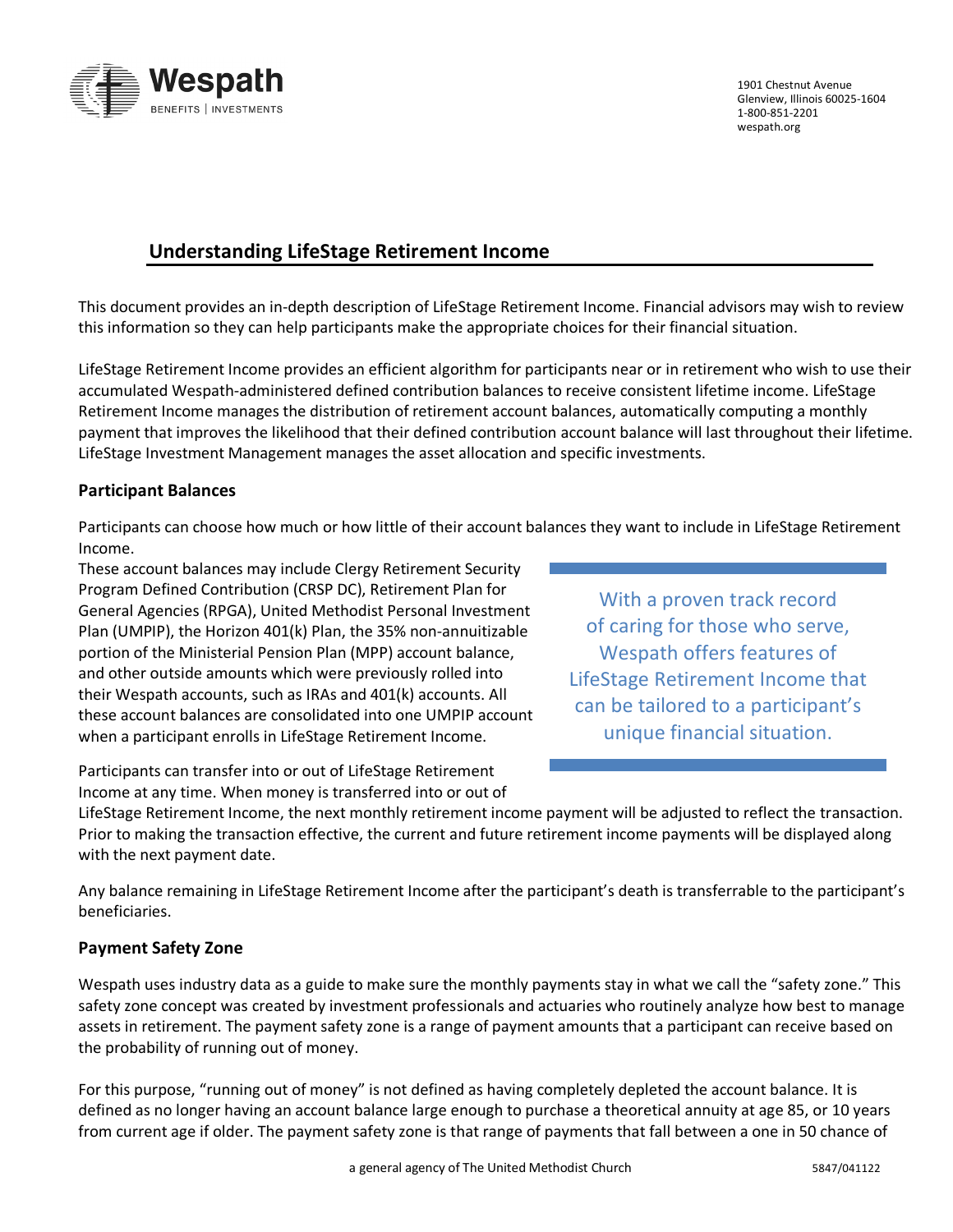"running out of money" and a one in three chance of "running out of money." The participant's initial payment amount will be the amount in the middle of the payment safety zone.

## **Annual Review of Payments**

Each year, a participant's monthly payment is compared to an updated safety zone. Simulations of 5,000 possible future market conditions and investment returns for various asset classes are used to determine the payment safety zone. Once the zone is calculated, the participant's balance and monthly payments are confidentially reviewed annually to determine if an adjustment to the participant's monthly payment is necessary. Wespath and external experts perform an audit on the outcomes. This review has four potential outcomes. Each outcome is referred to by a guardrail color on the table below; each has a different impact on the monthly payment for the following year.

| <b>Potential Outcomes from Annual Review</b> |                                                                                                                                                                             |
|----------------------------------------------|-----------------------------------------------------------------------------------------------------------------------------------------------------------------------------|
| <b>Guardrail color</b>                       | Impact to next calendar year's payment                                                                                                                                      |
|                                              | The participant's monthly payment will be reduced because the ongoing payment is<br>projected to be at risk of not being sustainable for the remainder of the participant's |
|                                              | lifetime.                                                                                                                                                                   |
|                                              | The participant's monthly payment will remain the same. Due to investment                                                                                                   |
|                                              | performance, or perhaps a modest withdrawal of funds by the participant, the cost-of-                                                                                       |
|                                              | living increase cannot be supported.                                                                                                                                        |
|                                              | The participant's monthly payment will increase by the cost-of-living index. Due to                                                                                         |
|                                              | investment performance, or perhaps a modest transfer of funds into the LifeStage                                                                                            |
|                                              | Retirement Income account by the participant, the cost-of-living increase can be                                                                                            |
|                                              | supported.                                                                                                                                                                  |
|                                              | The participant's monthly payment will increase above the cost-of-living index. Due                                                                                         |
|                                              | to investment performance, or perhaps a modest transfer of funds into the LifeStage                                                                                         |
|                                              | Retirement Income account by the participant, an increase above the cost-of-living                                                                                          |
|                                              | index can be supported.                                                                                                                                                     |

## **Optional Customizable Features**

Retirees may be worried that they won't have enough income to live out their retirement dreams. They may also be concerned about having enough funds to support their spouse if they die before their spouse does. As a result, retirees might settle for an unnecessarily low standard of living. Or they might spend too much in the first years of retirement, not thinking about how many years their money needs to last.

In many cases retirees apply for Social Security benefits before age 70, thereby reducing the maximum monthly Social Security benefit payment they could have received by waiting to apply.

LifeStage Retirement Income addresses these concerns with two optional and customizable features: the **Social Security Bridge** and **Longevity Income Protection.**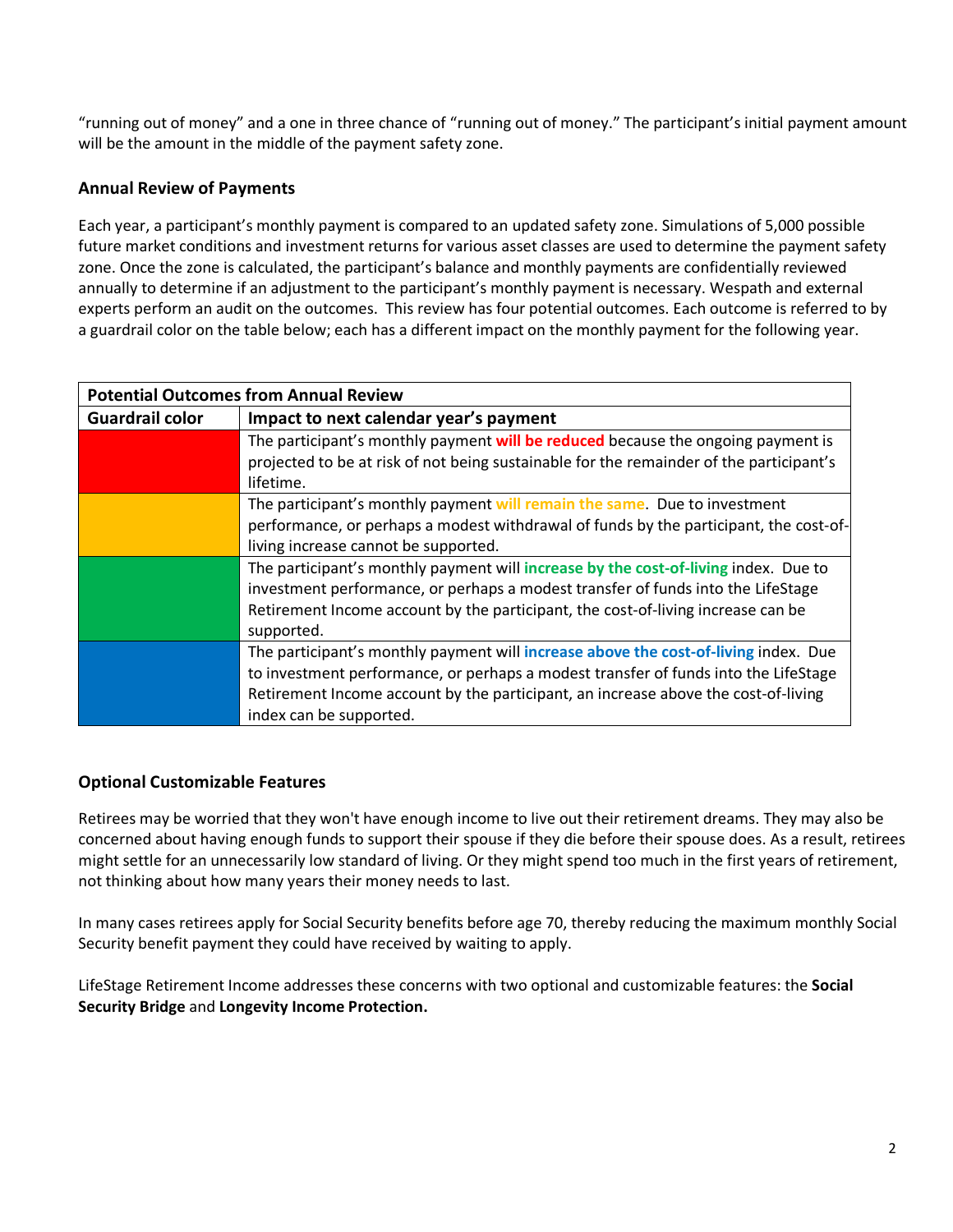## **Social Security Bridge**

LifeStage Retirement Income can help participants maximize their Social Security benefits while reducing their investment risk with the Social Security Bridge feature. This optional feature uses a portion of the retiree's LifeStage Retirement Income account to supplement their income in the early years of retirement so they can delay applying for Social Security benefits, possibly until age 70.

In other words, if a retiree's balance supports it, LifeStage provides the same level of income that Social Security will provide participants at the end of the Bridge period, adjusted

By applying for Social Security after full retirement age, Social Security retirement benefits increase annually by 8% up to age 70.

for inflation. When participants are expected to begin receiving their Social Security benefits (at the later age indicated when LifeStage was set up), LifeStage reduces its payment amounts to balance out to a similar total retirement income. With a larger guaranteed income source from Social Security, overall retirement income is more consistent and less subject to market fluctuations.

The default target Social Security deferral age is age 70; however, a participant may select a Bridge length shorter than the default. To determine the annual withdrawal for the Bridge, the participant must provide an estimate of his or her Full Retirement Age Social Security benefit (or current benefit, if older) from the Social Security Administration or a Social Security Retirement Statement. The amount of money needed to fund the Social Security Bridge is determined when LifeStage Retirement Income is set up and invested in the Stable Value Fund through the length of the Bridge.

If the participant selects the Social Security Bridge, their LifeStage Retirement Income balance at retirement is first allocated to the Bridge for as long of a Bridge period as their balance can support, up to a cap of 90% of the total balance. The remaining account balance is then available for the purchase of the optional Longevity Income Protection and/or remains in LifeStage. Any shortfalls in Bridge funding are supported by assets in LifeStage. Excess Bridge funding at the end of the Bridge period is reallocated to LifeStage.

Participants who opt out of Social Security or participants who have already commenced Social Security are not eligible to select a Bridge.



Example: How LifeStage Retirement Income Payments Adjust to Maximize Retirement Income Using Optional Features.